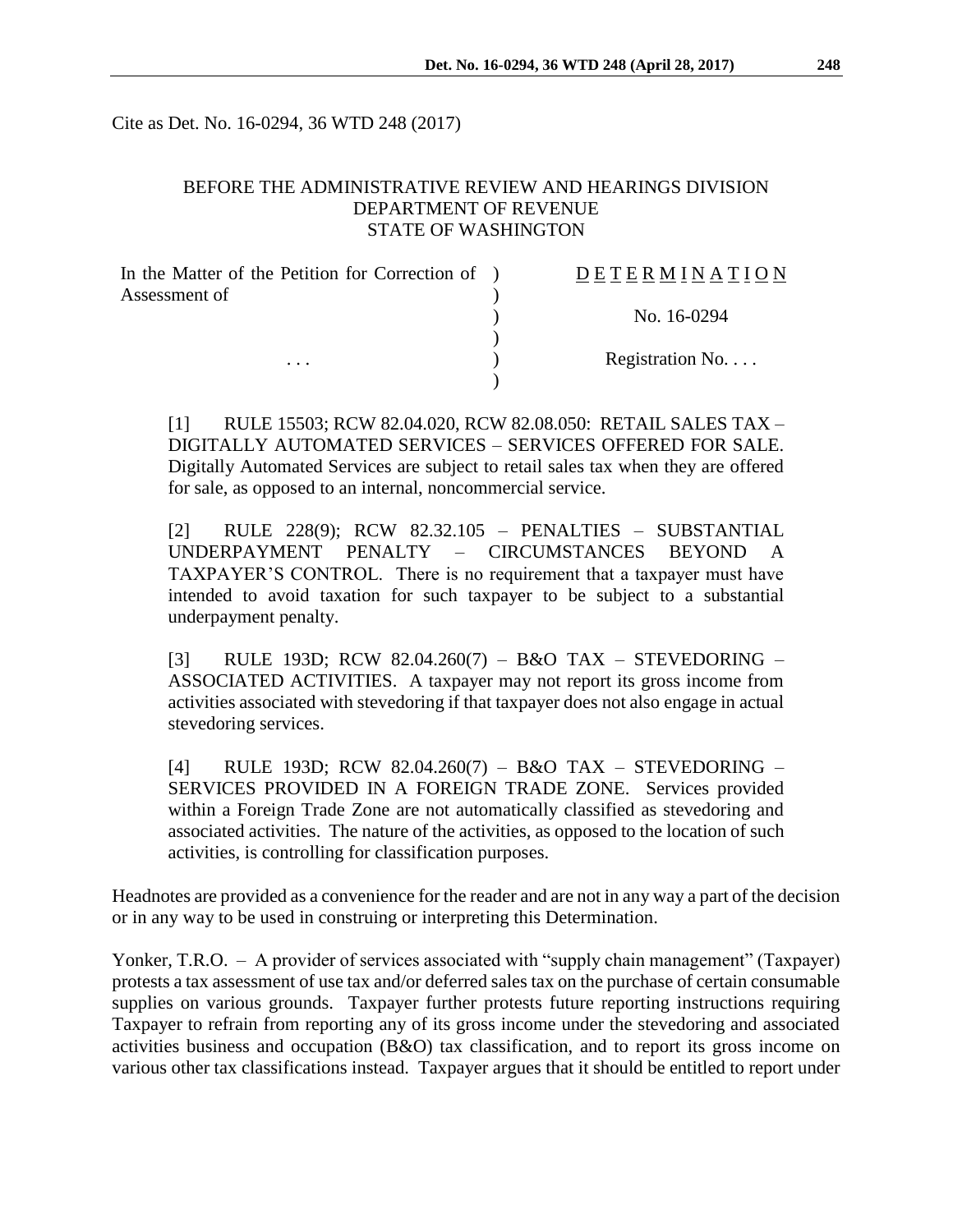the stevedoring and associated B&O tax classification because Taxpayer's services occur within a foreign trade zone. We deny Taxpayer's petition on all counts.<sup>1</sup>

#### ISSUES

- 1. Were certain purchases of consumable supplies subject to retail sales tax under RCW 82.08.020 or use tax under RCW 82.12.020?
- 2. Is Taxpayer entitled to a waiver of penalties under RCW 82.32.105(1) and WAC 458-20-229?
- 3. Does Taxpayer qualify to report any portion of its gross income under the stevedoring and associated activities B&O tax classification pursuant to RCW 82.04.260(7) or WAC 458-20- 193D, because Taxpayer's business activities occur within a foreign trade zone?

# FINDINGS OF FACT

[Taxpayer] is a Washington corporation that provides "supply chain management" services primarily to major retailer customers. Taxpayer explains its business activity as follows:

While [Taxpayer] doesn't operate a waterfront terminal, we provide the same services, under the same stringent security expectations. The difference is that we handle the uncleared cargo on a carton and/or unit level, while the waterfront operators handle the goods at the container level.

In essence, when Taxpayer's customers have cargo shipped in containers from abroad, they engage Taxpayer to do custom packaging, repackaging, re-labeling, and warehousing. Taxpayer does not load or unload cargo from ships at the port; nor does Taxpayer itself transport the cargo from the port to Taxpayer's facility in . . ., Washington, where Taxpayer performs all of its services.2 While Taxpayer's facility is not located at or near a port, the facility is located in the . . . Foreign Trade Zone (FTZ).<sup>3</sup>

In 2014, the Department's Audit Division commenced a review of Taxpayer's records for the time period of January 1, 2011, through September 30, 2014 (audit period). As part of its review, the Audit Division reviewed a sample of Taxpayer's records of consumable supply purchases. Within the sample reviewed, there were five purchases from [Vendor A] for [business to business integration services]. The Audit Division found that these purchases were for "digital automated services" subject to retail sales tax or use tax. Based on this finding and other findings not relevant

 $\overline{a}$ 

<sup>1</sup> Identifying details regarding the taxpayer and the assessment have been redacted pursuant to RCW 82.32.410.

<sup>2</sup> Although, upon request from its customers, Taxpayer will arrange for the transportation of the cargo from the port to the . . . facility through a third-party transporter.

<sup>3</sup> FTZs were created by the Foreign-Trade Zones Act of 1934 for the purpose of "expedited and encouraging foreign commerce." The program was later broadened to permit manufacturing and exhibiting within the FTZ boundaries. FTZs are "secured areas under U.S. Customs supervision that are considered outside the customs territory of the United States. Merchandise may be moved into an FTZ for storage, exhibition, manufacture, or other operations not otherwise prohibited by law. Customs duties on foreign merchandise are not collected until the merchandise is entered into the U.S. Customers territory." *See* [http://portoftacoma.com/sites/default/files/ZoneSchedule2015.pdf,](http://portoftacoma.com/sites/default/files/ZoneSchedule2015.pdf) last visited on August 10, 2016.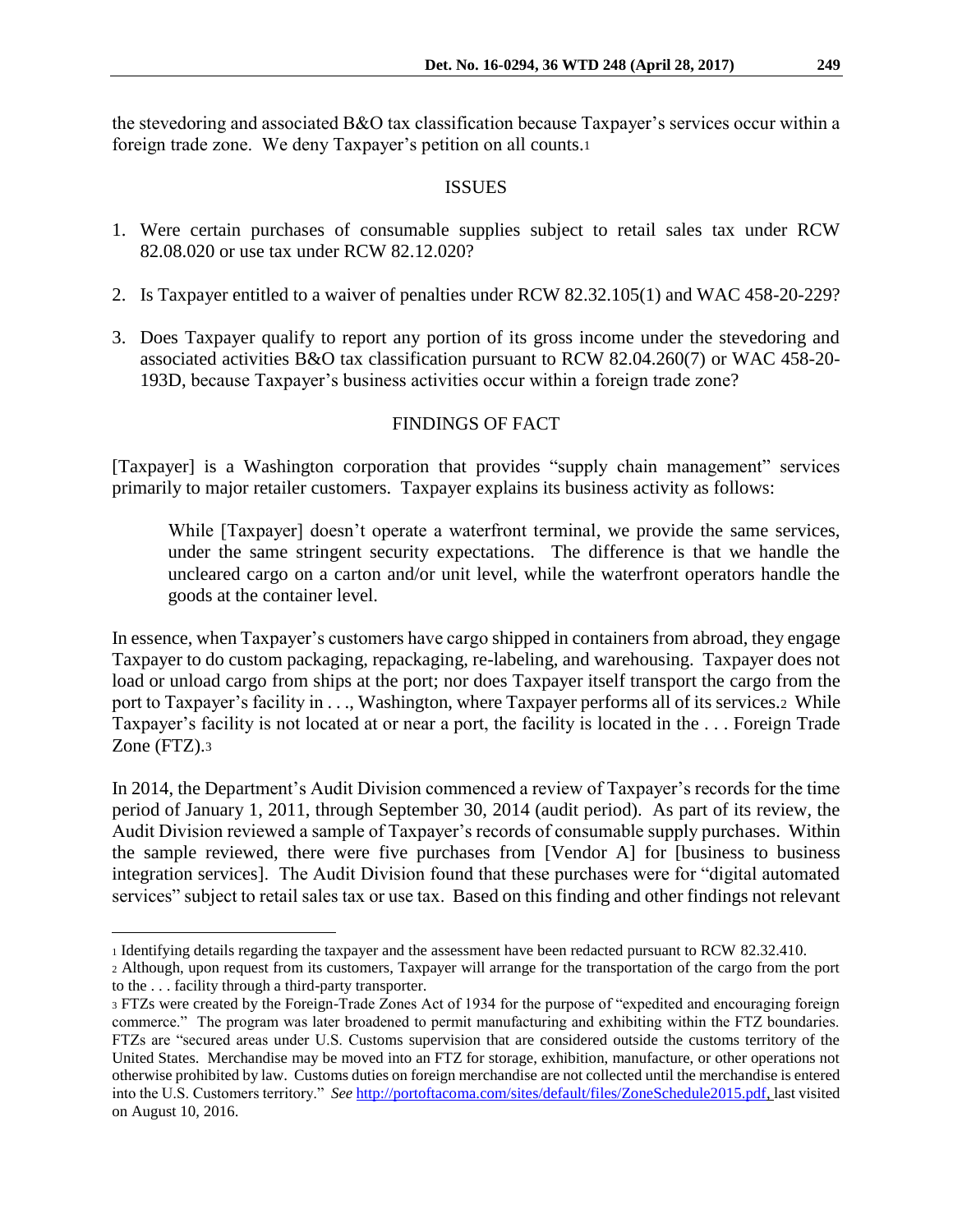here, the Audit Division calculated an error percentage for the sample that was then applied to the full audit period.

Additionally, as part of its review, the Audit Division reviewed certain consumable supply purchases on an "actual basis." One such purchase was from [Vendor B] for an "exchange server upgrade." The Audit Division found that this purchase likewise was subject retail sales tax or use tax.

Finally, the Audit Division reviewed the [B&O] tax classification under which Taxpayer reported its business activity to the Department. Previous to and throughout the audit period, Taxpayer reported the majority of its business activity under the stevedoring and associated activities B&O tax classification. This classification was not previously questioned by the Audit Division during a previous audit period. The Audit Division found that none of Taxpayer's business activity qualified for the stevedoring and associated activities B&O tax classification.

On October 13, 2015, as a result of the Audit Division's review, the Department issued a tax assessment against Taxpayer for \$ . . . , which includes \$ . . . in use tax and/or deferred sales tax, \$ . . . in retail sales tax, a \$ . . . five-percent assessment penalty, and \$ . . . in interest.

The Audit Division also issued the following future reporting instructions as part of its review:

No adjustment is made in the audit because the incorrect reporting was accepted in the prior audits. However in the future, you must report "Handling Income" under the Warehousing tax classification; "Reconfiguration Projects," "Pallet Charges," "Overbox Charge," "Cartage – Warehouse," and "Brokerage – Ocean Freight" income under the Service and Other Activities tax classification; "Transportation – Brokerage" and "transportation Revenue" income under the Urban and Motor Transportation tax classification.

Taxpayer subsequently sought review of the full amount of the tax assessment, which remains unpaid, and sought review of the future reporting instructions.

# ANALYSIS

# 1. Use Tax and/or Deferred Sales Tax on Consumable Supply Purchases

Washington imposes a retail sales tax on each "retail sale" within this state, unless some specific exemption applies. RCW 82.08.020. To the extent that a sale of an item that qualifies as a "retail sale" is not subjected to retail sales tax, Washington imposes a corresponding use tax on the use of that item. RCW 82.12.020; WAC 458-20-178(2).

The Audit Division found that five payments Taxpayer made to Vendor A for business-to-business integration services were "digital automated services." The term "retail sale," as defined under RCW 82.04.050, states the following: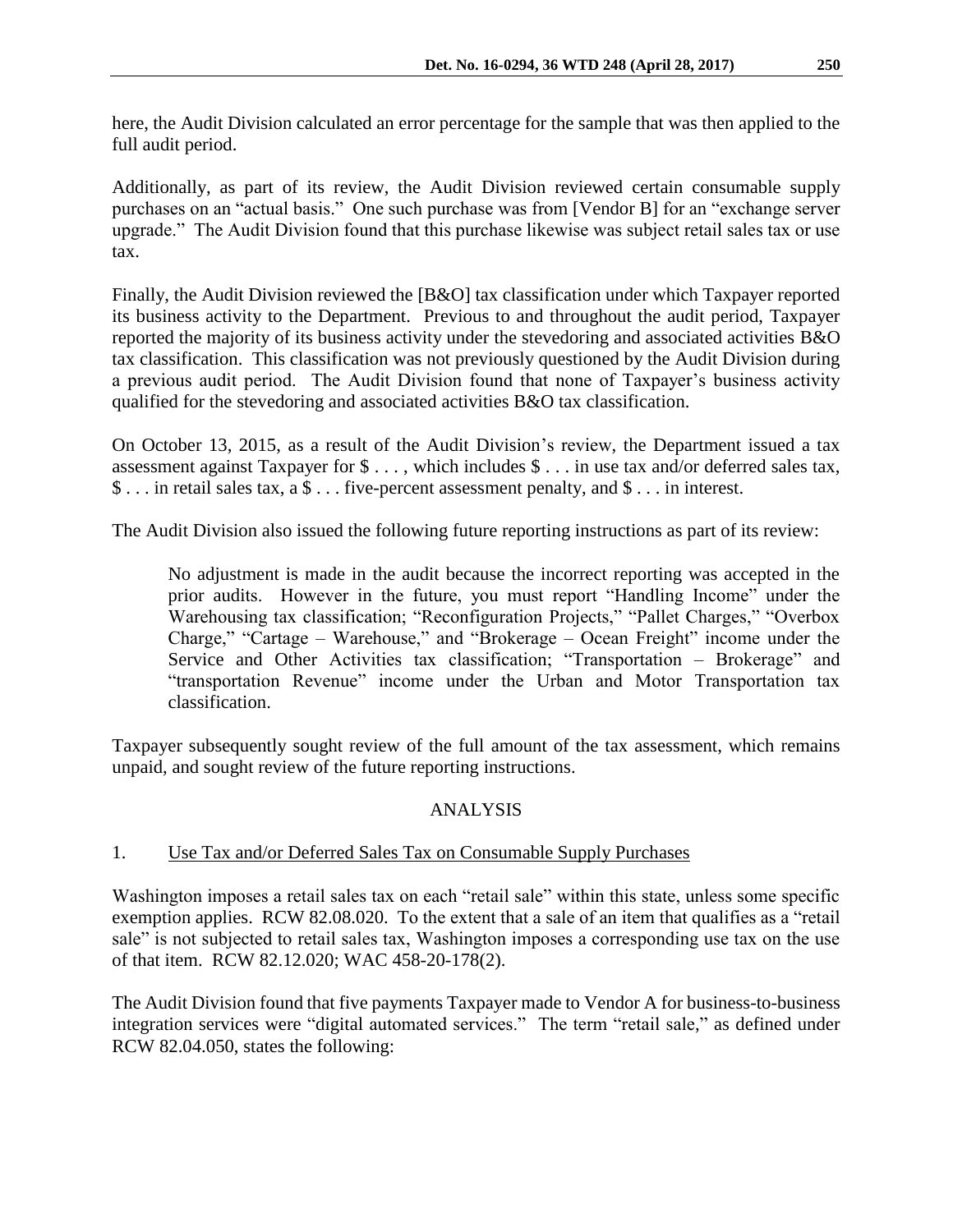(8)(a) The term [retail sale] also includes the following sales to consumers of digital goods, digital codes, and digital automated services:

- (i) Sales in which the seller has granted the purchaser the right of permanent use;
- (ii) Sales in which the seller has granted the purchaser a right of use that is less than permanent;
- (iii) Sales in which the purchaser is not obligated to make continued payment as a condition of the sale; and
- (iv) Sales in which the purchaser is obligated to make continued payment as a condition of the sale.

RCW 82.04.192, in turn, defines "digital automated services," or DAS, as "any service transferred electronically that uses one or more software applications."

Taxpayer argues that the services it purchased from Vendor A constituted exempt "noncommercial" DAS. In support of its argument, Taxpayer relied on a "tax topic" discussion published on the Department's website entitled "Digital Products including Digital Goods," which included the following question and answer:

# **Are there any common digital goods that are exempt from tax?**

Yes. Digital goods that are not offered for sale are exempt from tax when they are:

• Noncommercial (such as personal e-mail communications).

. . .

 $\overline{a}$ 

This guidance, however, merely clarifies that a sent e-mail does not constitute a taxable digital good because it is not "offered for sale." Here, the services Taxpayer purchased from Vendor A were not in the nature of a "personal e-mail communication," but were clearly "offered for sale" as Taxpayer paid Vendor A for the services.4 Therefore, this guidance is not applicable to the services Taxpayer purchased from Vendor A.

Taxpayer next argues that the services at issue were telecommunications services as opposed to DAS. Yet, Washington includes "telecommunications services" in the definition of retail sale under RCW 82.04.050(5). Thus, even if the services at issue were telecommunication services, the sale of such services would still qualify as a retail sale under RCW 82.04.050(5), and therefore, would still be subject to retail sales tax or [deferred sales tax].5 As such, Taxpayer has failed to meet its burden of proving that its purchase of Vendor A's services was exempt from retail sales tax or [deferred sales tax], and the tax assessment is affirmed as it relates to this issue.<sup>6</sup>

<sup>4</sup> Further, this guidance only pertained to "digital goods" as opposed to "digital automated services."

<sup>5</sup> While Taxpayer argues that Vendor A sent correspondence to Taxpayer stating that Vendor A's "telecommunication services" were not subject to retail sales tax prior to July 31, 2014, the definition of retail sale included "telecommunication services" throughout the entire audit period. RCW 82.04.050(5). Therefore, even if Vendor A's services properly fell under the definition of "telecommunication services," they were, nevertheless, subject to retail sales tax or [deferred sales tax] throughout the audit period.

<sup>6</sup> Taxpayer makes no argument regarding the sampling method employed by the Audit Division, and therefore, we need not address that issue.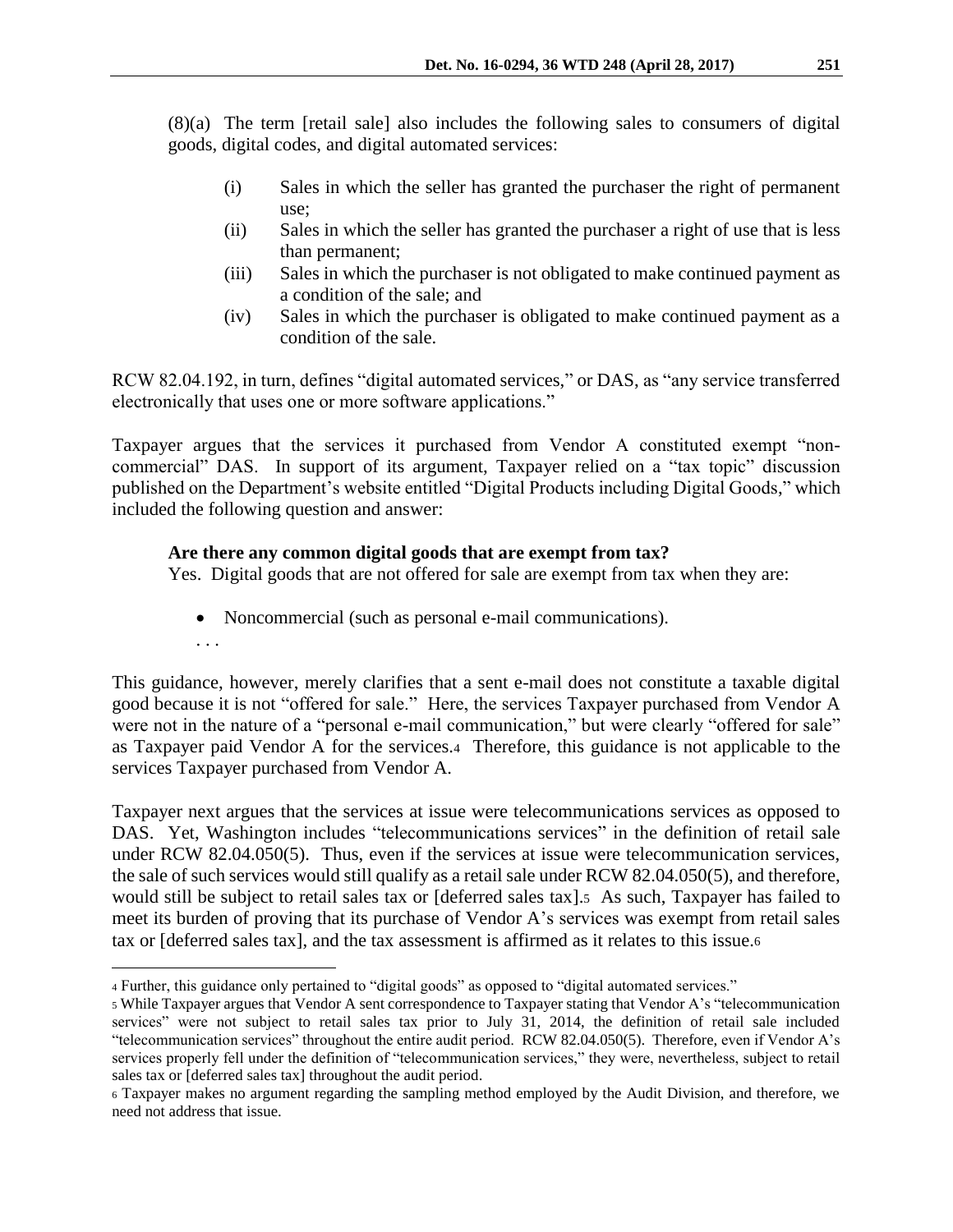. . .

 $\overline{a}$ 

#### 2. Five-Percent Assessment Penalty Waiver

Taxpayer argues on review that the five-percent assessment penalty should be waived because it has never intentionally underpaid" its taxes.7 RCW 82.32.105 provides the only circumstances under which the Department may waive penalties. Waiver of the five-percent assessment penalty is required when the Department finds that a taxpayer's failure to pay the proper amount was the result of circumstances beyond the taxpayer's control. RCW 82.32.105(1).

"Circumstances beyond the control of the taxpayer" is defined in WAC 458-20-228 (Rule 228), which states the following:

Circumstances beyond the control of the taxpayer are generally those which are immediate, unexpected, or in the nature of an emergency. Such circumstances result in the taxpayer not having reasonable time or opportunity to obtain an extension of the due date or otherwise timely file and pay.

Rule  $228(9)(a)(ii)$ . In order to justify a waiver of penalties, Rule  $228(9)(a)(i)$  states that a taxpayer bears the burden of establishing (1) the circumstances that were beyond its control, and (2) that those circumstances "directly caused" the substantial underpayment or delinquent payment.

Here, Taxpayer offered no evidence of circumstances which were "immediate, unexpected, or in the nature of an emergency." Instead, Taxpayer asserts only that it "never intentionally underpaid" its taxes. Yet, there is no requirement that the underpayment be "intentional" under RCW 82.32.090(2). Under that statute, if the Department "determines that any tax has been substantially underpaid, there is assessed a penalty of five percent of the amount of the tax" determined to be due. *Id.* As such, Taxpayer's lack of intent is not a basis on which we are authorized to waive the five-percent assessment penalty. We, therefore, affirm on this issue.

# 3. Future Reporting Instructions on B&O Tax Classification

Washington imposes a B&O tax on "for the act or privilege of engaging in business" in this state. RCW 82.04.220. The B&O tax "is measured by the application of rates against value of products, gross proceeds of sales, or gross income of the business, as the case may be." *Id.* The B&O tax rate used is determined by the nature of the business activity in which a taxpayer engages. *See generally* Chapter 82.04 RCW. If a taxpayer is engaged in an activity "other than or in addition to an activity taxed explicitly" under Chapter 82.04 RCW, that activity is subject to the "catch-all" service and other activities B&O tax. RCW 82.04.290(2)(a).

Taxpayer does not dispute that its gross income is subject to B&O tax; instead, Taxpayer disputes the B&O tax rates under which the Audit Division directed Taxpayer to report certain portions of

<sup>7</sup> Taxpayer also originally argued that the five-percent assessment penalty should be removed as it relates to the purchases it made from Vendors A and B, but since we affirmed the tax assessment as it relates to those purchases, there is no adjustment to the tax assessment, and therefore, no basis for a corresponding adjustment to the assessed penalty.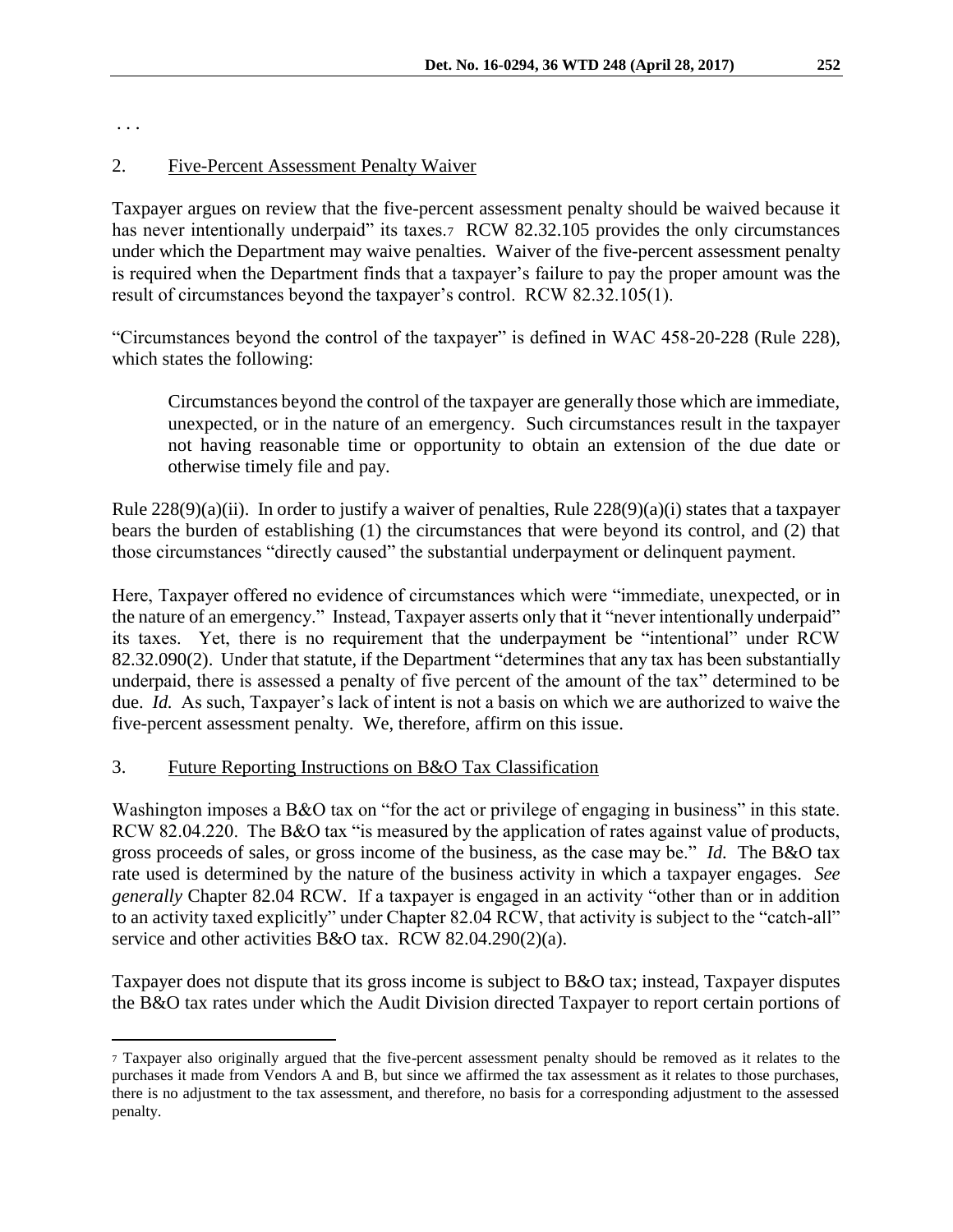its gross income. Taxpayer maintains that all of its gross income should be classified under the stevedoring and associated activities B&O tax classification pursuant to RCW 82.04.260(7), which states the following:

Upon every person engaging within this state in the business of stevedoring and associated activities pertinent to the movement of goods and commodities in waterborne interstate or foreign commerce; as to such persons the amount of tax with respect to such business is equal to the gross proceeds derived from such activities multiplied by the rate of 0.275 percent. Persons subject to taxation under this subsection are exempt from payment of taxes imposed by chapter 82.16 RCW for that portion of their business subject to taxation under this subsection.

RCW 82.04.260(7) goes on to define "stevedoring and associated activities pertinent to the conduct of goods and commodities in waterbourne interstate or foreign commerce" as follows:

[A]ll activities of a labor, service or transportation nature whereby cargo may be loaded or unloaded to or from vessels or barges, passing over, onto or under a wharf, pier, or similar structure; cargo may be moved to a warehouse or similar holding or storage yard or area to await further movement in import or export or may move to a consolidation freight station and be stuffed, unstuffed, containerized, separated or otherwise segregated or aggregated for delivery or loaded on any mode of transportation for delivery to its consignee.

*See Olympic Tug & Barge, Inc. v. Dep't of Revenue*, 188 Wn. App. 949, 954-55, (2015).

In its final sentence, RCW 82.04.260(7) provides a list of specific activities included within the definition of "stevedoring and associated activities pertinent to the conduct of goods and commodities in waterbourne interstate or foreign commerce" as follows:

Wharfage, handling, loading, unloading, moving of cargo to a convenient place of delivery to the consignee or a convenient place for further movement to export mode; documentation services in connection with the receipt, delivery, checking, care, custody and control of cargo required in the transfer of cargo; imported automobile handling prior to delivery to consignee; terminal stevedoring and incidental vessel services, including but not limited to plugging and unplugging refrigerator service to containers, trailers, and other refrigerated cargo receptacles, and securing ship hatch covers.

*See Olympic Tug & Barge,* 188 Wn.App. at 955.

The Court of Appeals, in *Olympic Tug & Barge*, made clear that any specific activities expressly included in the final sentence of RCW 82.04.260(7) must, nevertheless, still be provided in conjunction with services that fall within the general definition of "stevedoring and associated activities" contained in that same subsection. *Id.* at 957. This is consistent with our past decisions. In Determination No. 91-107, 11 WTD 155 (1991), we held that the stevedoring and associated activities B&O tax classification applied to other activities beyond just traditional stevedoring. However, in that case, the taxpayer, in addition to the "associated activities" that it offered to its